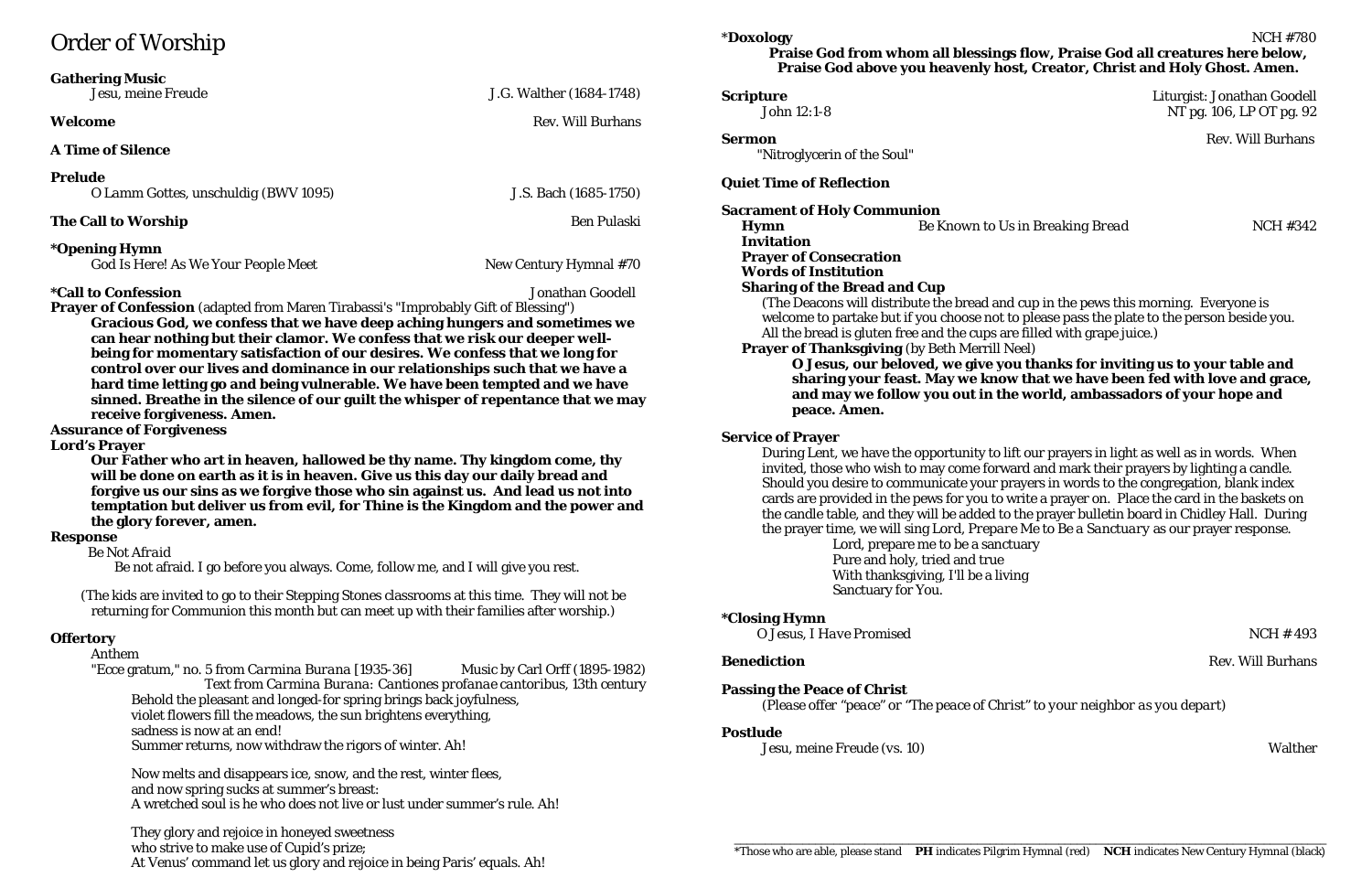# Meet Our Church

#### **First Congregational Church in Winchester, UCC,** *An Open and Affirming Congregation*

21 Church Street, Winchester, MA 01890 781-729-9180 -9180 **www.fcc -winchester.org** Connect with Us! ତି  $@$ fccwucc @firstchurchwinchester @fccwinchester Text FCCW to 22828

*We are a Christ -centered, nurturing community: growing in faith, serving in love, welcoming all with joy.*

The Congregation, Ministers To The World Rev. William Burhans, Lead Pastor Rev. Judith B. Arnold, Associate Pastor Ms. Kathleen Zagata, RN, MS, CS, Minister of Congregational Health & Wellness Ms. Jane Ring Frank, Minister of Music & Worship Arts Mr. Ben Pulaski, Minister of Faith Formation: Children & Youth Ms. Sarah Marino, Office Manager Mr. Tyler Campbell, Sexton Mr. Ed Banzy, Building Manager Mr. Bill Lewis, Custodian Mr. Jeffrey Mead, Organist Rev. Dr. Kenneth Orth, Pastoral Counselor (Affiliate)

# **April 7, 201 9**

Fifth Sunday of Lent 10:00 Worship Service

# Welcome!

We are happy you have joined us today for worship. We hope that in the coming hour of quiet, song, prayer, sacred scripture, and communal gathering, you will awaken more fully to God's presence in your life and the world around us.

#### **Restrooms**

Restrooms are located down the stairs as you first enter the front doors of the church.

#### **Accessibility**

We now have an inductive hearing loop for those whose hearing aids have Telecoil (ask your audiologist). Listening devices are also available in the back. For our coffee hour in Chidley Hall, an elevator is located out the doors to the right of the front chancel area and down the hall. Please ask a greeter if you need assistance.

#### **Childcare**

Children are always welcome in the sanctuary! We appreciate the sounds of little ones among us. If you'd prefer, there are trained caregivers in our a nursery on the floor beneath the sanctuary. Ask a greeter if you need help finding it.

#### **Family Room**

There is also a comfortable room with water, sofas, chairs, carpet and a video link to the service for when you need more room to attend to your family. It is located just outside the doors to the right of the front chancel area.

#### **Children (Stepping Stones) and Youth Church School**

Classes for children and youth in pre -k through 12th grade are taught during worship. Families begin the worship service together in the sanctuary. Children are then invited to join us at the front (if they are comfortable) for the Time for the Young. Afterwards, the children and youth are led to their classrooms by their teachers.

#### **Get connected!**

Please tell us about yourself and/or request a prayer by filling out a Welcome/Prayer Request Card found in each pew and place it in the offering plate when it passes. We look forward to getting to know you at Coffee Hour, held downstairs immediately following the service. Just head downstairs and towards the back of the church facility until you find the large hall, or follow the signs or pick up a laminated map to help guide you.

Bulletin design based upon the stones and labyrinth of the Reno Garden .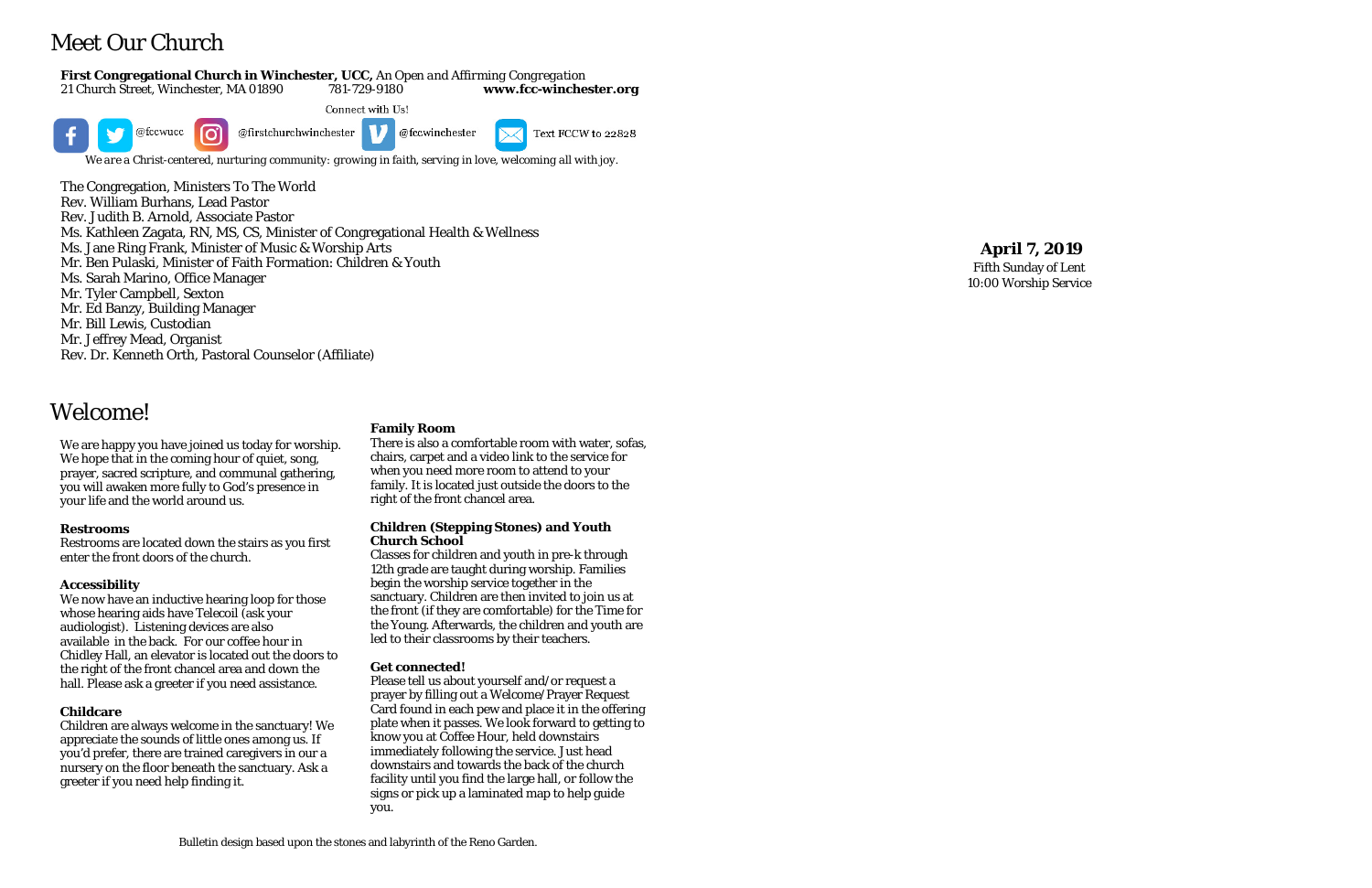# Today's Worship Service

#### **Sanctuary Flowers**

Today's Chancel flowers are given to the Glory of God and in loving memory of Rhoda J. Murray and Dr. & Mrs. William Oddy, given by the Rev. Dr. Candice Ashenden and Atty. Pamela Oddy and their children, William David and Christina Louise Oddy Ashenden.

#### **P&D Fund**

On Communion Sundays you will find envelopes for the Pastors' & Deacons' Fund. This fund offers monetary aid to congregation members who are experiencing an urgent need for financial crisis assistance. Please consider a donation as part of your worship today.

#### **NCIS - Learning more about First Church Winchester**

Would you like to learn more about our church; how it works, where it comes from, what it's purpose and mission are, what opportunities are there to serve and participate, how one becomes a member? Immediately after worship Today and Sunday, April 28th there will be a 45 minute informal informational session in our Lead Pastor's office. We are happy to provide childcare down in the nursery or children can wonder around the office while we meet.

# News & Upcoming Events

#### **"Tuesdays with Jesus"**

Our "Tuesdays with Jesus" series continues this Tuesday night April 9th with Lisa Loughlin reflecting on her faith and life's challenges. We have 20 minutes of Centering Prayer in the Palmer Room from 6:30-7 followed by a simple soup supper while we listen to Lisa share. We will wrap up by 8 pm. You are welcome to come for both or come for either, whatever works for you.

#### **FCC Monthly Men's Group**

**Sunday April 14, 7-9 PM, 4 Heritage Drive, Woburn (Paul and Lynne Rahmeier's house)** All FCC men and their guests are welcome. We discuss matters that are personal and spiritual. Pot-luck beverages or snacks are welcome but not expected. Questions to chris.noble@yahoo.com.

**Name Purpose** Rev. Judy Arnold For healing Jessica Brand For healing Piper Stanley and family, Family of Lane Heller, father of In their grief Elizabeth Page Rachel Navien & Jonathan Beaulieu For joyful celebration of their marriage Janet Snover For healing Family of Katherine Steffey, Laurie Roby's neice Family of Terry Arnold, Judy's brother In their grief<br>Al and his son and daughter In their grief Daryl Levy Healing and strength Chessie Quinn<br>Susan Zimmerman, Julianne's mother healing from breast cancer<br>For stabilization and relief f

### **Pray in Nature: Contemplative Retreat in Nature, May 17 & 18:**

As the woods awaken from their winter slumber, you are invited to retreat in nature. Take time to slow your pace, immerse in the sights and sounds of the woods, and through prayer and spiritual practices experience the natural world as a gateway to a deeper relationship with God.

In their grief at the loss of his wife and their mother For stabilization and relief from pain; and comfort for her family For strength and healing during this current course of chemotherapy

> Our guide is Mark Kutolowski, a seasoned retreat leader and outdoor guide. The Friday evening program held at FCC-Winchester is an orientation to Creation Centered Contemplative Practices while Saturday is a time of Contemplative Practice held at the Church of the Woods, a hundred acre woodland in Canterbury. NH. The cost of the combined Friday Evening and Saturday Retreat is \$50. Friday only is \$15. Register by Wed. April 17 at www.bit.ly/fccwretreat. Retreat details available on our website.

### **Volunteers needed at the Dwelling Place on Saturday, April 20**

We are looking for 4-5 volunteers to prepare and serve a meal for about 30 people at the Dwelling Place on Saturday, April 20<sup>th</sup>. The Dwelling Place is a collaboration of area churches that prepares and serves meals at the United Methodist Church in Woburn for individuals and families in need. Our FCC is responsible for preparing and serving the meal on the third Saturday of each month.

- Volunteers can be adults and children.
- Serving time is only 2 hours 5pm 7pm.
- The food simple and easy to prepare.

To sign up, please contact one of your FCC Dwelling Place Coordinators: Cindy Mahoney cindy33733@aol.com Louise Ritenhouse lritenhouse@comcast.net Lisa Loughlin lisa3abp@aol.com

# People for Whom We Are Praying …

The Zimber and Moorman Families For healing and peace

Alice, friend of John Keeley For strength Barbara Hoekelman **Healing and comfort** 

For health and recovery

Please let the Deacons or Ministry Team know

if you have someone to add or remove from this list.